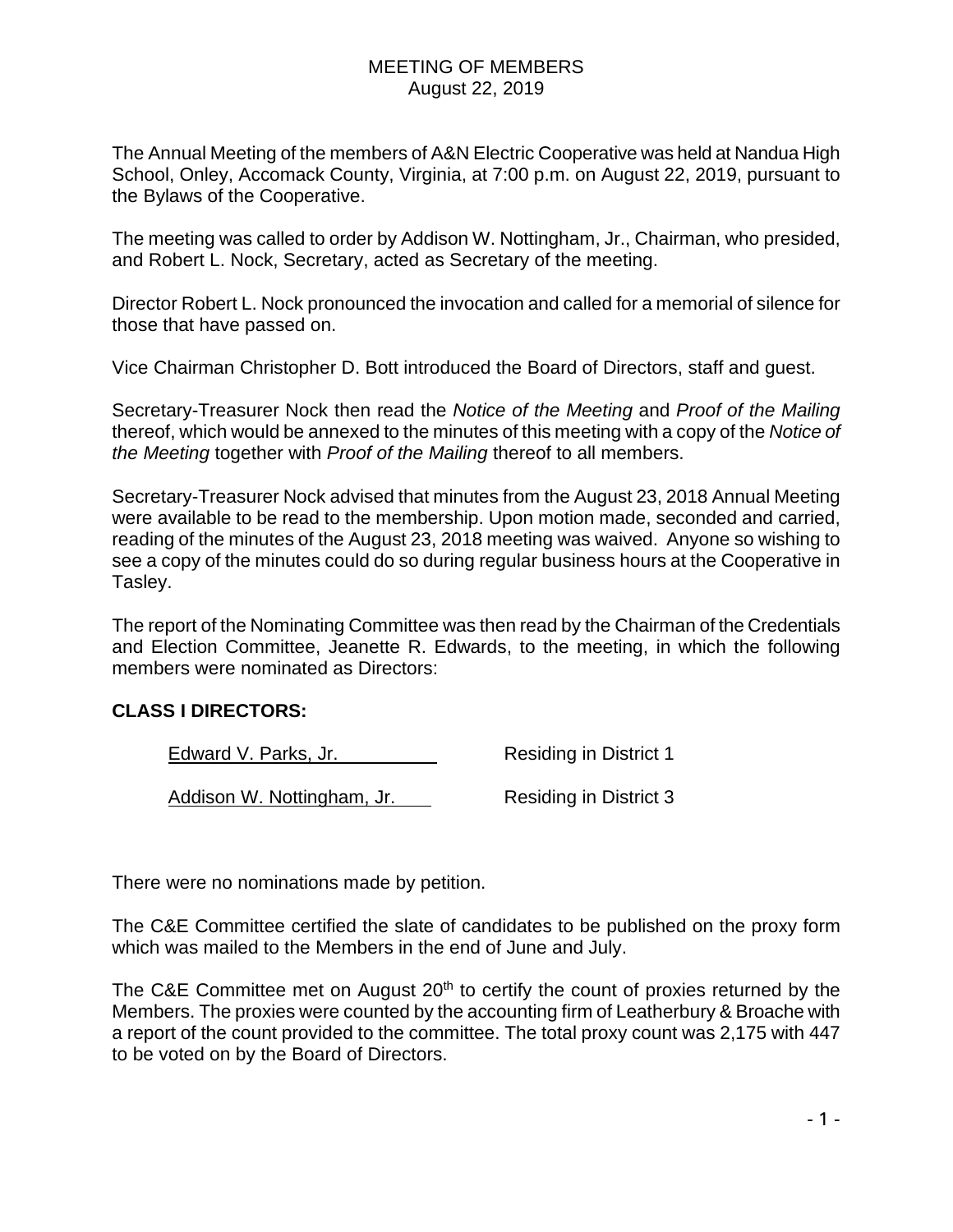Attorney Henry P. Custis, Jr., at the request of the Chairman, assumed the duties of presiding over the meeting as Temporary Chairman. Attorney Custis stated that in accordance with the Bylaws, the Board of Directors had, on May 9, 2019, appointed a Committee for Nominations to fill two vacancies to be created by the Class I Director and Class II Director serving out their terms. Attorney Custis called for a motion to elect the two unopposed candidates by acclamation. Upon motion, the election of the two candidates by acclamation was approved.

**RESOLVED**, that, Edward V. Parks, Jr. and Addison W. Nottingham, Jr., be, and they hereby are, unanimously reelected Directors, to hold office for the term for which they are elected or until their successors have been elected and qualified, each to represent the area for which he/she was nominated.

The meeting was turned over to Chairman Nottingham. He thanked the board for their hard work, leadership and support and declared the purpose of the meeting was to update members on the performance and financial status of their Cooperative. He then presented his chairman's report.

Chairman Nottingham announced to the membership capital credits would once again be issued in the form of a credit on your electric bill. This year ANEC's general retirement is \$1.5 million. To date, ANEC has returned over \$25 million back to its members. He provided an overview on the upgrades and improvements that have been made to our cybersecurity plan, SCADA system, and AMI system. Chairman Nottingham applauded the employees on their continued commitment to safety and dedication to the  $7<sup>th</sup>$  Cooperative Principle, Concern for Community by establishing the nonprofit organization Lighting the Way.

Secretary-Treasurer Nock then provided an update on the financial status of the Cooperative. 2018 revenues totaled a little over 79.3 million dollars, which was a decrease of about 9.3 million dollars compared to 2018. In 2018, ANEC reached an equity level of 39.55%. Our goal is 40%. Our 2018 margins were 5.2 million dollars, increasing by about 700,000 thousand dollars from the previous year. 2018 was a successful year for A&N Electric Cooperative. We continue to increase our members' electric service reliability with upgrades to our system while keeping our expenses at a minimum.

A & N CEO Butch Williamson highlighted upcoming initiatives, which will boost valueadded services offered by the cooperative. He also recognized ANEC staffers for their dedication to serving members. He noted the cooperative's efforts to continue to focus on member engagement and utilization of technology and its advanced metering infrastructure with system upgrades having a target completion of 2020. Mr. Williamson touched on the rate adjustment that was the first increase since 1991 and has been a vital part in helping the cooperative offset the slow to no growth and declining energy use here on the shore. He concluded his speech by recognizing the employees for achieving over one year without a loss time accident.

Chairman Nottingham also chairs the MHM Board and introduced a video reporting on the progress of the Cooperative's Members Helping Members foundation. The Members Helping Members organization still continues to push for at least 10% of the